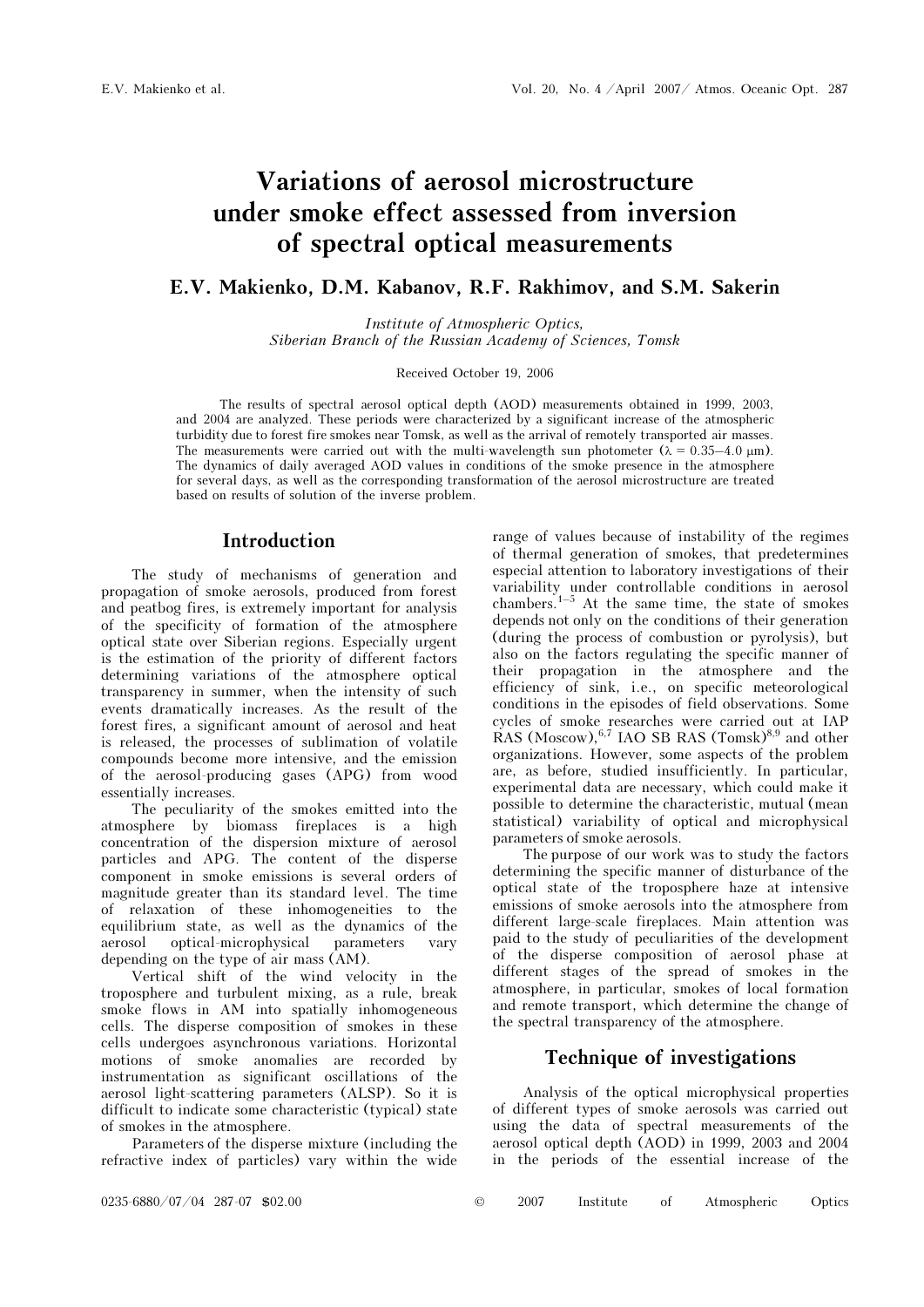atmospheric turbidity under the effect of forest fires near Tomsk and their remote transport with air masses. The spectral transparency of the atmosphere was measured with the multi-wavelength sun photometer in the wavelength range 0.35–4.0 μm. Observations were conducted in short ∼ 5–30 min long series, when the Sun was not covered with clouds. Hourly mean values were calculated from the obtained data. The techniques for calibration of the photometer and determination of AOD of the atmosphere were considered in Refs. 10 and 11. The columnar water vapor of the atmosphere W was measured together with the aerosol component.

Variability of aerosol microstructure characteristics was analyzed using the results of the inverse problem solution by the regulating algorithm based on constructing the smoothing functional by A.N. Tikhonov method<sup>12</sup> and its direct minimization in the  $k$ dimension vector space. Peculiarities of the technique for inversion were considered in detail in Ref. 13.

 The complex refractive index of particles was selected, taking into account the results of investigation of smokes under controllable conditions in aerosol chamber<sup>3</sup> using the data of spectral nephelometric measurements of polarized components of the directed light scattering coefficient at five fixed angles  $\theta = 15$ , 45, 110, 135, and 165° in the wavelength range  $\lambda = 0.44 - 0.69$  μm. The obtained estimates<sup>3</sup> of the real part of the refractive index at pyrolysis of coniferous wood samples lie in the range 1.45–1.54, the imaginary part is less than 0.005, and their variations are correlated with the level of the absolute humidity.

### Results and discussion

Figure 1 shows variations of AOD in two wavelength ranges in July and August, 1999 in the region of Tomsk, when essential increase of the atmospheric turbidity caused by fires was twice observed.



Fig. 1. Temporal dynamics of the atmosphere AOD in  $\text{Iulv}$ -August 1999 in two wavelength ranges July–August, 1999 in two wavelength ranges.

Daily mean spectral dependences of AOD under different optical conditions are shown in Fig. 2.



Fig. 2. Transformation of AOD spectra in the fire period: before smoke (on 6 and 7 of July, 1999)  $(1, 2)$ ; in local smokes (peatbog burning in the vicinity of Tomsk), on 9 and 19 of July (3–7); in smokes of remote transport (forest fires in Krasnoyarsk Region, July 24) (8).

The decrease of atmosphere transparency in the first event (July, 9–19) was attributed to peatbog fires situated 10–20 km apart. Second increase of the atmospheric turbidity since July 24 till the first decade of August was related with remote transport of the smoke aerosol from forest fires in the Krasnoyarsk Region. It follows from the optical data (see Figs. 1 and 2) that essential increase (approximately by 4 times) of the aerosol turbidity in the short-wave range is common characteristic of both events (peatbog burning and forest fires). Main peculiarities of transformation of the aerosol microstructure under the effect of smokes are seen in the particle volume distributions (Fig. 3) retrieved from the data of Fig. 2.



Fig. 3. Peculiarities of the columnar particle volume distribution: (1) before smoke (July 7, 1999);  $(2-5)$  in local smokes (peatbog burning in the vicinity of Tomsk, 9–19 of July); (6) in smokes of remote transport (forest fires in Krasnoyarsk Region, July 24).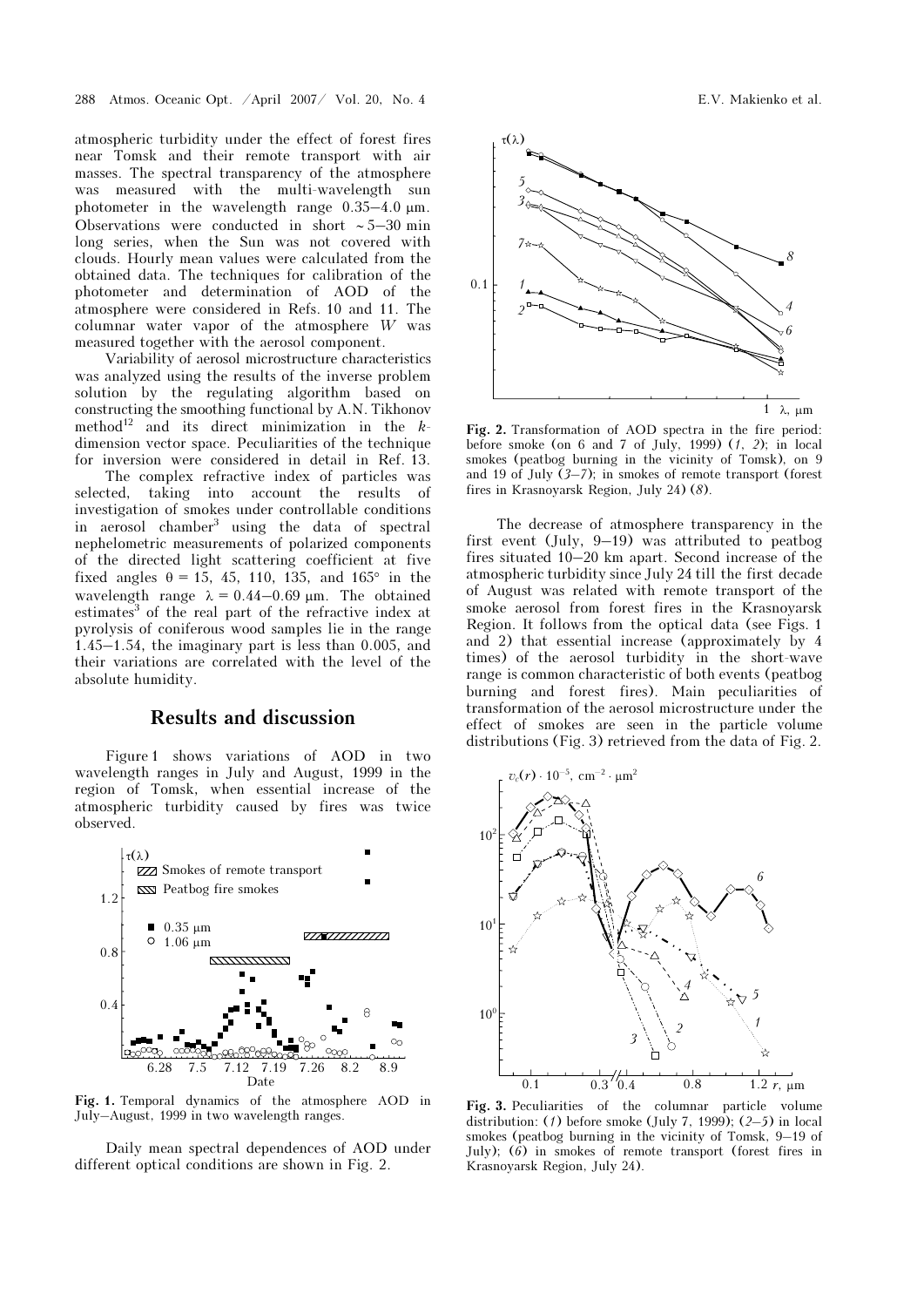The aerosol particle concentration of accumulative fraction  $(r \sim 0.05-0.35 \,\mu\text{m})$  with the mode of the volume distribution  $r_{mod} = 0.2 \,\mu m$  increased under smoke conditions by more than an order of magnitude. At the same time, there are some peculiarities of smoke events with different prehistory.

When smoke from nearby sources has appeared in the atmosphere (peatbog smoldering), the content of large particles with the radius greater than 0.4 μm dramatically decreases together with increase of the concentration of small particles. At the same time, the results of inverting the spectral dependences of the aerosol extinction coefficient on horizontal path show the enhanced content of intermediately dispersed and coarse aerosols.<sup>9</sup> Under these conditions, the spectral dependence of AOD within the limits of the error in the measuring is determined by particles of accumulative fraction.

As the source of smoke aerosols weakened and the transparency increased, the content of particles  $r > 0.4$  µm gradually increased and on July 18–19 it approached the level observed before the beginning of fire. Insufficiency of the data does not allow us to unambiguously relate the event of peatbog fires with the deficiency of large particles. Among the possible reasons of the effect, there may be weakening the processes of convection and turbulence (emission of particles) at decrease of the radiation heating of the underlying surface, change of air mass, and weak wind during the period of peatbog burning. Curves 1 and 2 in Fig. 2 show that the replace of continental mid-latitude air mass with subtropical one at night from 6 to 7 of July did not lead to essential change of daily mean spectral dependences of AOD. Peak values of the near-ground wind velocity during the period of observations did not exceed 5 m/s.



Fig. 4. Optical contributions of particles of accumulative and intermediately dispersion fractions into AOD in smokes of remote transport from forest fires in Krasnoyarsk Region (curves 1 and 2 are for July 25, 1999) and under pre-smoke conditions (3 and 4 are for July 7, 1999).

Increase of the particle concentration in the size range 0.4–1.1 μm was observed in the event of remote transport of smoke from forest fires in Krasnoyarsk Region. The total volume of these particles was 2–3 times greater comparative to the clean atmosphere conditions.

The optical contribution of intermediately dispersed particles ( $r > 0.4$  μm) was about 15% at  $\lambda = 0.48$  μm and increases up to 50% in IR range (Fig. 4, curves 1 and 2).

Another peculiarity was observed in the diurnal dynamics of the intermediately dispersed fraction in the atmospheric column. The particle size spectrum of this fraction varied during a day relative to some mean values and did not have a well-pronounced behavior with maximum at noon, which was observed in the atmosphere free of smoke (Fig. 5).



Fig. 5. Diurnal dynamics of geometric cross section size distribution before appearance of smokes (a) and at the presence of smoke due to the remote transport in the atmosphere (b).

It can be supposed that the intra-atmospheric transformation of the smoke aerosol accumulative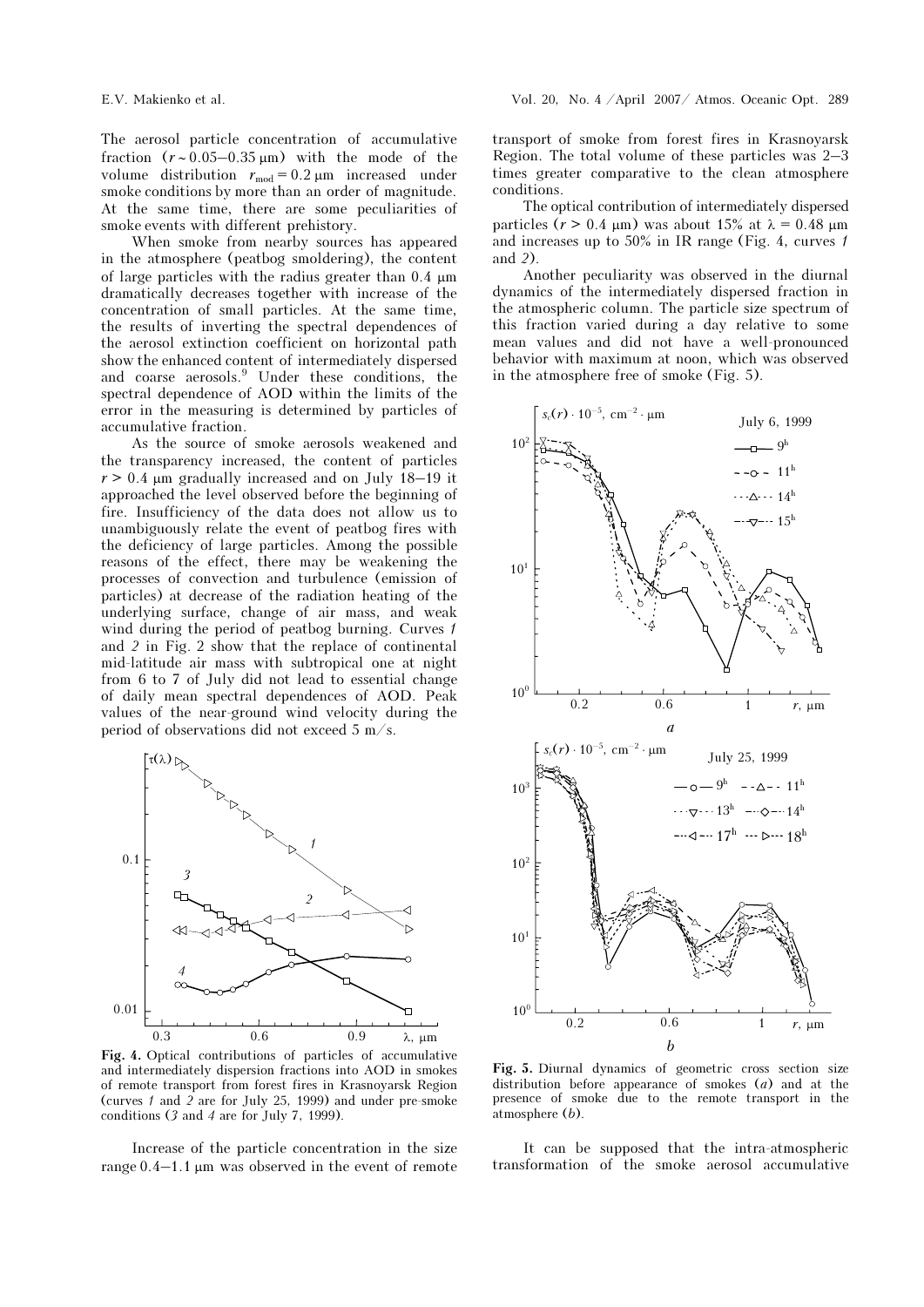fraction (gradual growth and partial transition to the size range  $r > 0.4 \mu m$ ) is one of the factors of increasing concentration of intermediately dispersed aerosol.

The noted peculiarities of variations of the aerosol optical-microphysical characteristics under the effect of smoke were also observed in summers 2003– 2004. The corresponding examples are shown in Figs. 6 and 7.



Fig. 6. Measured spectral dependences of AOD (a) and retrieved volume size distributions (b) under conditions of high atmospheric transparency (August 5, 2003) and in smoke event (August 21–26, 2003).

Temporal variations of τ(λ) and the retrieved distributions of  $v_c(r)$  shown in Fig. 6 occur in the stable cloudless atmosphere under conditions of the Arctic air mass, being stayed for long time over the continent in mid-latitudes. When on August 21 (Fig. 6a), smokes have come, the aerosol microstructure changed analogously to the event

shown in Fig. 3 during the period of peatbog burning near Tomsk. The total volume of accumulative fraction in the atmospheric column  $V_c$  in the range  $r < 0.4 \mu m$ increased from  $8 \cdot 10^5$  to  $16 \cdot 10^5$  cm<sup>-2</sup> ·  $\mu$ m<sup>3</sup>. The total volume of larger particles in the size range  $0.4 \le r \le 1.0$  µm dramatically decreased from  $11 \cdot 10^5$ to  $3 \cdot 10^5$  cm<sup>-2</sup> ·  $\mu$ m<sup>3</sup>. Bimodal particle size distribution retrieved from the data on AOD under conditions of high atmospheric transparency before coming smoke was transformed into the monomodal size distribution (Fig. 6b), which could be considered as one fraction of primarily finely dispersion smoke. The mean particle size determined from the ratio  $r_m = 0.75 V_c/S_c$ , where  $S_c$  is the total cross section of particles in the atmospheric column, is equal to 0.15 μm.



Fig. 7. Measured spectral dependencies of AOD (a) and retrieved particle volume distributions (b) under conditions of high atmospheric transparency (June 10, 2004), at the presence of smokes in the atmosphere (June 11–15) and after the change of air mass (June 16).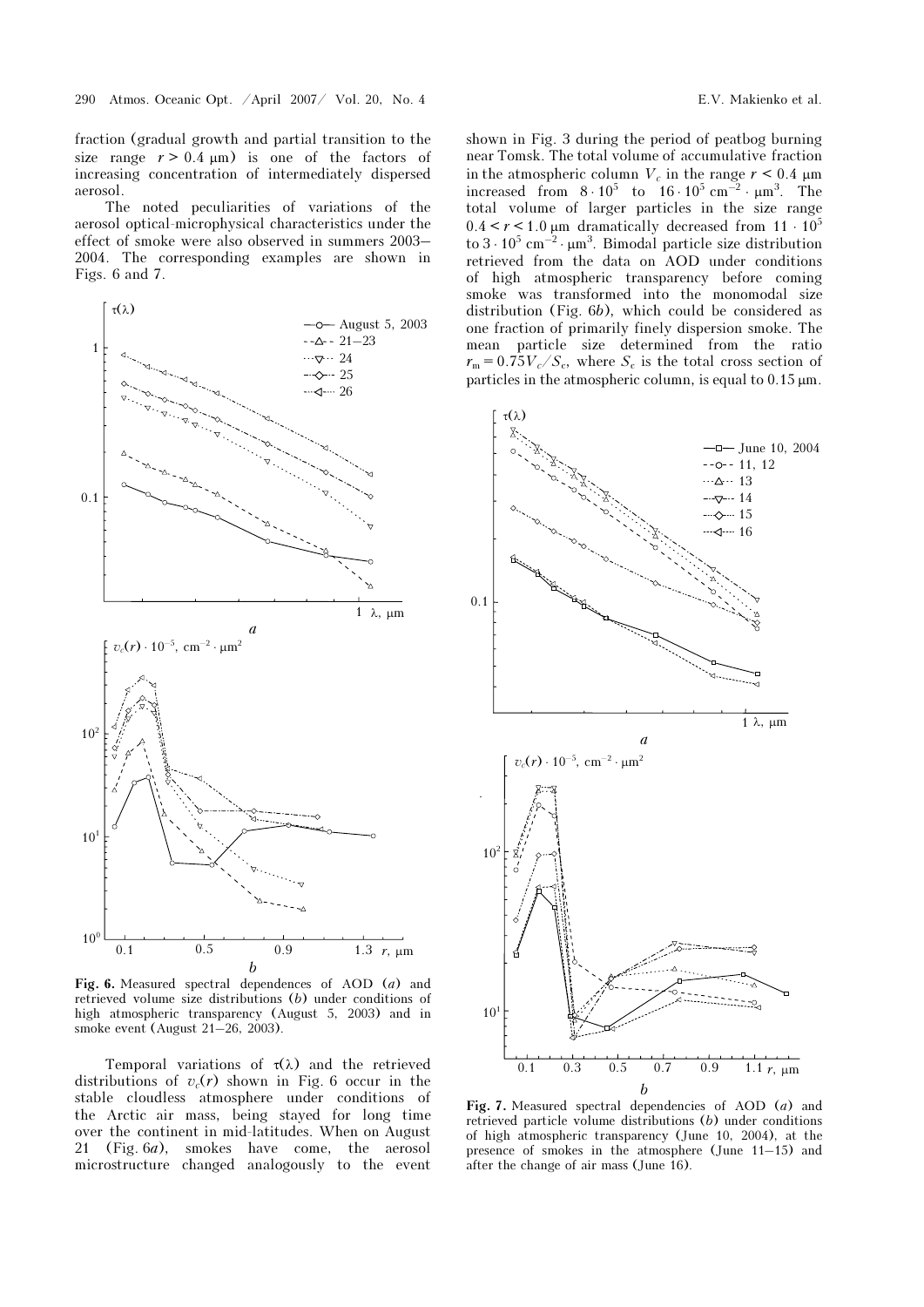Spectral dependence  $\tau(\lambda)$  in the initial period of smoke observation is convex in double logarithmic scale due to the decrease of relative contribution of large particles to AOD. According to daily average data, the measured values of AOD on August 21, 22, and 23, as well as the corresponding retrieved parameters of aerosol microstructure did not change essentially. The intensity of coming smoke significantly increased since August 24, the total volume of particles with  $r < 0.4$  µm increased up to  $40 \cdot 10^5$  cm<sup>-2</sup> ·  $\mu$ m<sup>3</sup> on August 24 and reached  $73 \cdot 10^5 \text{ cm}^{-2} \cdot \mu \text{m}^3$  on August 26. Total volume of intermediately dispersed aerosol particles essentially increased in that period. The mean particle size increased to  $0.17-0.18 \mu m$  on August 25 and 26. As the concentration of intermediately dispersed particles increased, the spectral dependence  $\tau(\lambda)$  was transformed, which then approached to the linear function in the double logarithmic scale. The change of air mass on August 28 has led to significant increase of the atmospheric transparency. The total volume of particles with  $r < 0.4$  µm decreased to  $21 \cdot 10^5$  cm<sup>-2</sup> ⋅ µm<sup>3</sup>. However, the smoke event was quickly renewed, that indicated the closeness of the smoke source to the observation site. The measured values AOD in UV range increased on August 29–30 up to 0.5–0.6, the estimates of the total volume of particles with  $r < 0.4$  µm were at the level of 35–40  $\cdot 10^5$  cm<sup>-2</sup> · µm<sup>3</sup>.

 Another event is shown in Fig. 7. In this case smoke aerosol came to the atmosphere over Tomsk together with air mass changed at night from 10 to 11 of June. The measured values of AOD in the UV wavelength range increased with coming new air mass up to 0.55, the total volume of particles  $V_c$  ( $r < 0.4 \mu m$ ) increased practically four-fold from  $11 \cdot 10^5$  cm<sup>-2</sup>  $\cdot \mu$ m<sup>3</sup> on June 10 to 40  $\cdot$  10<sup>5</sup> cm<sup>-2</sup>  $\cdot$  µm<sup>3</sup> on June 11. The interday variations of the concentration of finely dispersed aerosol in the period between 11 and 14 of June were not so essential at its high level. The maximum estimates of  $V_c$  ( $r < 0.4 \text{ µm}$ )  $5 \cdot 10^5 \text{ cm}^{-2} \cdot \text{µm}^3$  were obtained on June 14.

The inter-day dynamics of intermediately dispersed aerosol is better pronounced (Fig. 7b), which is displayed as successive increase of  $V_c$  ( $r < 0.4 \text{ }\mu\text{m}$ ) from  $10 \cdot 10^5$  cm<sup>-2</sup> ⋅  $\mu$ m<sup>3</sup> on June 11 to  $18 \cdot 10^5$  cm<sup>-2</sup> ⋅  $\mu$ m<sup>3</sup> on June 14. Then, on June 15, the atmospheric transparency essentially increased (Fig. 7a). The  $V_c$ value  $(r < 0.4 \,\mathrm{\mu m})$  decreased from  $50 \cdot 10^5 \,\mathrm{cm}^{-2} \cdot \mathrm{\mu m}^3$ to  $20 \cdot 10^5$  cm<sup>-2</sup> ·  $\mu$ m<sup>3</sup>, however, the total volume of intermediately dispersed particles remained at the level reached on June 14. The change of air mass on June 16 practically reconstructed the situation observed before smokes came.

For conclusion, present some results of retrieval of the size spectrum of particles in the total data array obtained in summer periods 2003–2004, when the frequency of occurrence of smoke events was the highest (Fig. 8). The range of the measured AOD values (at  $\lambda = 0.48$  μm) was divided into 5 levels: 0.03–0.059; 0.059–0.116; 0.116–0.228; 0.228–0.448;



Fig. 8. Temporal variations of AOD measured in the wavelength range 0.37–4 μm in summer 2003 and 2004 (k is the number of realization).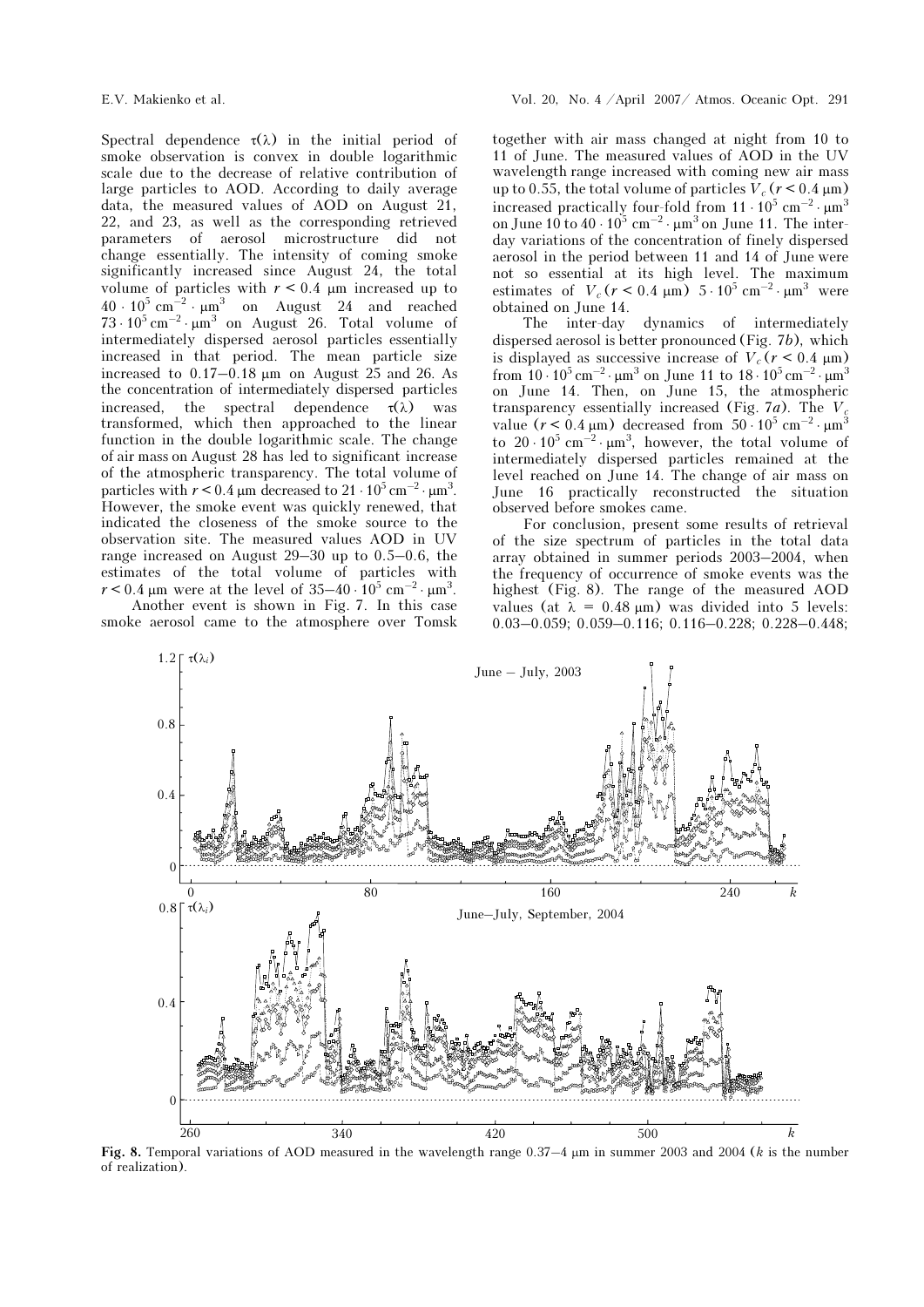0.448–0.88. The mean values of  $\tau(\lambda)$  in the range 0.37–4 μm in each aforementioned interval were used as input data for solving the inverse problem (Fig. 9). The lower level was the background (minimum for the considered observation site) values AOD, the second and the third levels were sufficiently typical for summer (the third level contained a part of smoke events), the fourth and fifth levels reflected mainly smoke situations.



Fig. 9. Mean spectral dependences  $\tau(\lambda)$  in the period of intensive effect of smokes in the atmosphere over Tomsk in the AOD intervals: 0.03–0.059; 0.059–0.116; 0.116–0.228; 0.228–0.448; 0.448–0.880 (curves  $1-5$ , respectively).

It is seen in Fig. 10 that as the atmospheric turbidity increases, aerosol filling of the intermediate size range increases.



Fig. 10. Columnar particle geometric cross section size distributions retrieved from the optical data shown in Fig. 9.

The boundary of the first submicron mode is displaced to the right from 0.4 μm at the first and second levels of AOD up to 0.8 at the fourth level and exceeds 1 μm at the fifth level in the selected gradation of the atmospheric transparency.

## **Conclusions**

1. The volume concentration of particles with  $r > 0.5$  um in the observed local smokes of forest and peatbog fires in the initial period was at the level of ignorable small values. The concentration of particles of this range in remotely transported smokes from forest fires in the majority of realizations exceeded the level of daily mean values in the atmosphere free of smoke.

2. The absence of diurnal behavior of large particles in the turbid atmosphere is, evidently, related with weakening of the processes of convection and turbulence (emission of particles) at a decrease of radiation heating of the underlying surface in the presence of smokes.

3. The inner atmospheric transformation of the finely dispersed smoke aerosol fraction (gradual growth and transition to the size range  $r > 0.4 \mu m$  is one of the factors of replenishment of intermediately dispersed aerosol.

4. According to the averaged data for summer periods 2003–2004, the intensity of filling the intermediately dispersed particle size range increases with the increase of the concentration of finely dispersed smoke aerosol. The boundary of the first submicron mode is displaced to the right depending on the density of smoke and reaches 1 μm at a strong turbidity  $(\tau(\lambda) > 0.5)$ .

#### Acknowledgements

Authors thank Dr. B.D. Belan and Dr. T.M. Rasskazchikova for the presented data on synoptic situation, and Dr. S.V. Afonin for satellite information about forest fire smokes coming to Tomsk in July, 1999.

The work was supported in part by the Program of Presidium RAS under project of Department of Earth Sciences 11 and Russian Foundation for Basic Research (grant No. 06–05–64842).

#### References

1. V.S. Kozlov, M.V. Panchenko, and A.G. Tumakov, Atmos. Oceanic Opt. 6, No. 10, 733–738 (1993).

2. V.S. Kozlov and M.V. Panchenko, Fizika Goreniya i Vzryva 32, No. 5, 122–133 (1996).<br>3. R.F. Rakhimov, E.V. Makienko,

3. R.F. Rakhimov, E.V. Makienko, M.V. Panchenko, V.S. Kozlov, and V.P. Shmargunov, Atmos. Oceanic Opt. 16, No. 4, 308–317 (2003).

V.S. Kozlov, E.V. Makienko, and V.P. Shmargunov, Atmos. Oceanic Opt. 15, No. 4, 292– 299 (2002).

5. A.A. Isakov, Atmos. Oceanic Opt. 12, No. 1, 20–27 (1999).

6. A.A. Isakov, Atmos. Oceanic Opt. 16, No. 10, 811–816 (2003).

7. G.I. Gorchakov, P.P. Anikin, A.A. Volokh, A.S. Emilenko,

A.A. Isakov, V.M. Kopeikin, T.Ya. Ponomareva,

E.G. Semutnikova, M.A. Sviridenkov, and K.A. Shukurov, Izv. Ros. Akad. Nauk. Ser. Fiz. Atmosf. i Okeana 40, No. 3, 366–380 (2004).